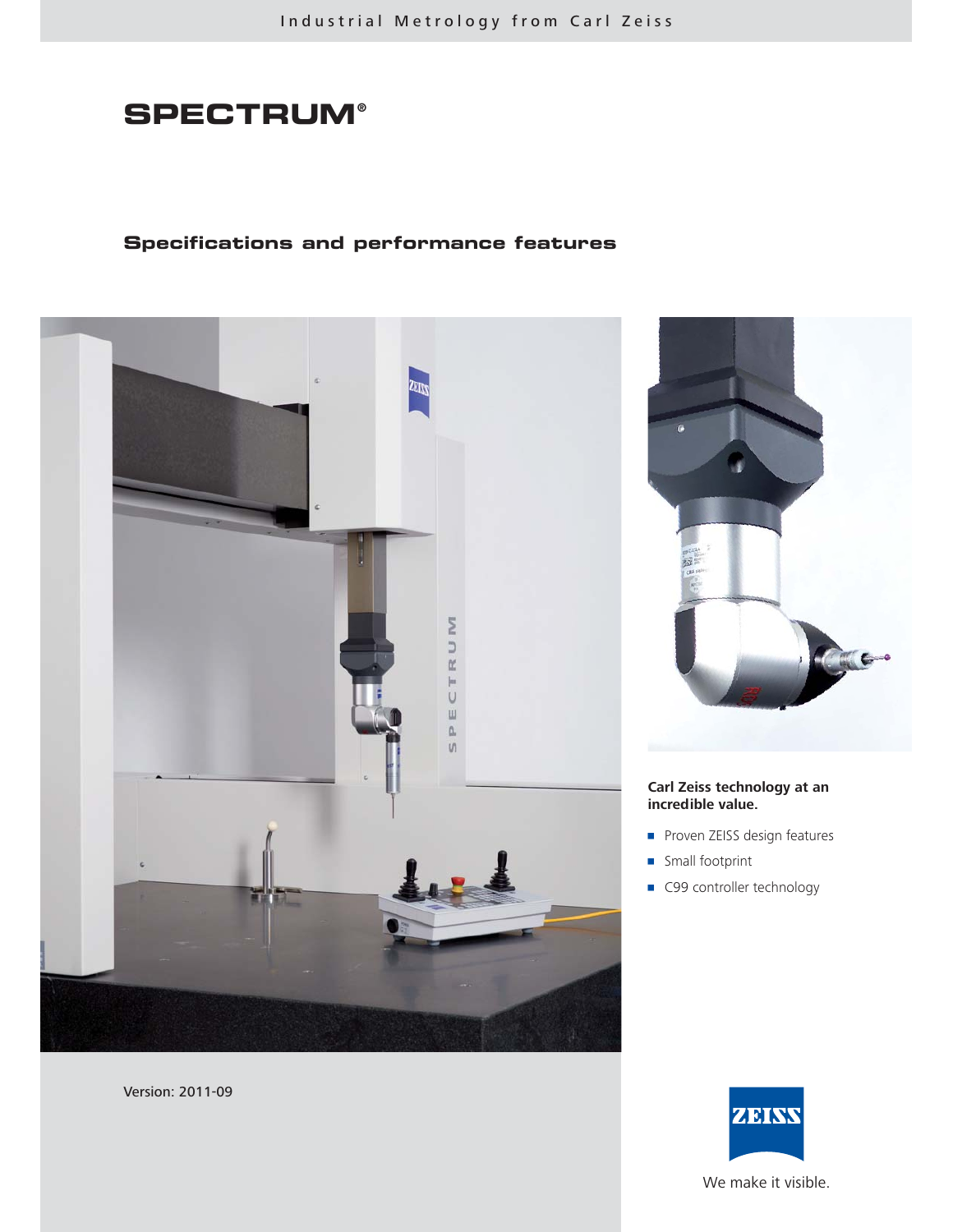# **SPECTRUM. Incredible metrology value.**

Carl Zeiss brings proven metrology technology to our new, affordable coordinate measuring machine. Years of experience in designing world-class CMMs is combined with the best high-tech materials and features to provide cutting-edge quality.



machine base

### **Maximum workpiece weight:**

From 308 kg for the 700/700/600 model, up to 402 kg for the 700/1000/600 model

**2**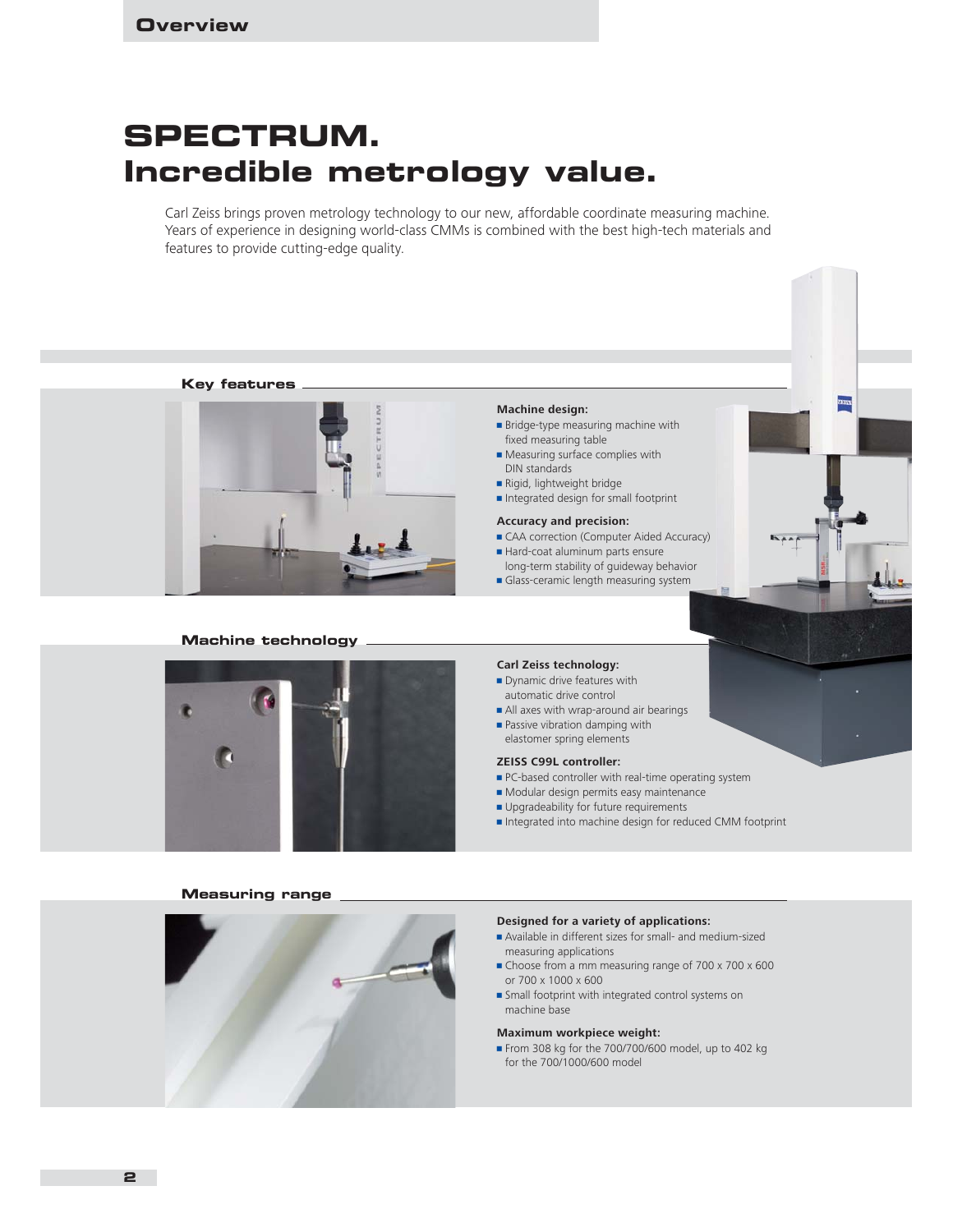### **Sensors**

# **Designed to work a range of sensor options.**

SPECTRUM can be configured with the ZEISS RDS-C5 articulating probe holder that offers 5,184 angular position for the Carl Zeiss XDT multi-point sensor and the Renishaw TP20.

It can also be configured with the XDT directly for general prismatic applications.



### **Operation**

#### **Simple and easy to use:**

- $\blacksquare$  New standard control panel for motorized control
- **Speed control for CNC measuring operations**
- $\blacksquare$  LCD display for coordinates, stylus, etc.

#### **Practical:**

SPECTRUM

- $\blacksquare$  Maintenance-friendly design
- **Joysticks are shifted to top of panel for better usability**

### **Safe:**

- Collision protection for styli
- **Joystick security unlock buttons and** locking state LEDs



#### **Software**

#### **User-friendly CALYPSO metrology software from Carl Zeiss:**

- Revolutionary CAD-based metrology software with Visual Metrology
- $\blacksquare$  Create a measuring plan without programming a single line of code
- $\blacksquare$  No time-consuming, structural programming or difficult code and text editing
- Concentrate on what's really importantthe actual measuring task



#### **Precision**

#### **Accuracy:**

- **Freely selectable temperature range (18-22°C) with the** same accuracy
- **For SPECTRUM**, the length measuring error (MPE) based on DIN EN ISO 10360-2:
- 2.1 + L/250 (0.082 + L/250) (XDT Sensor) 2.4 + L/250 (0.095 + L/250) (TP20)
- $\blacksquare$  For other sensor accuracy information and full specifications, please see page 10.

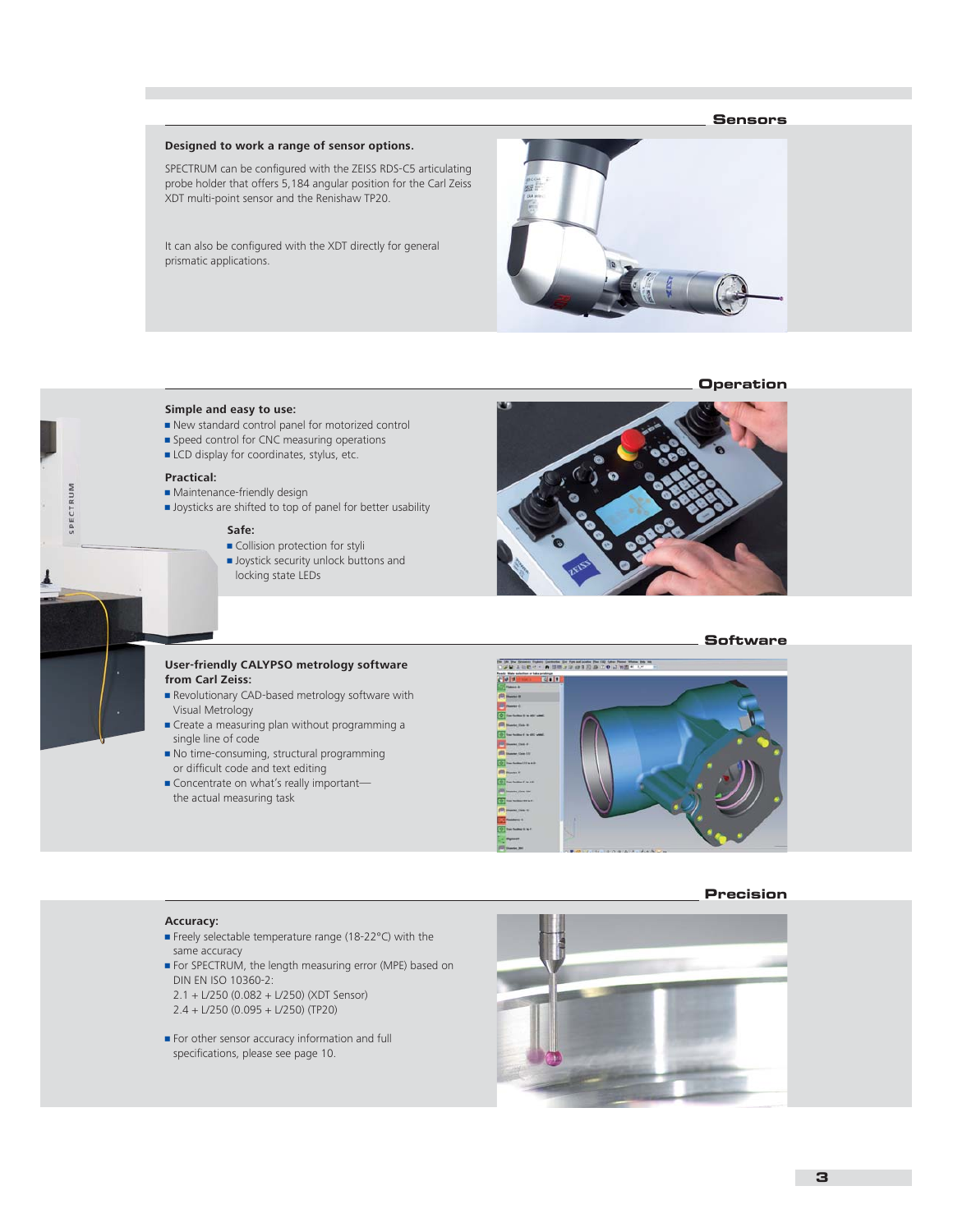# **Proven hardware technology.**

**Have confidence in your measuring results.**

### **Solid performance**

Rigidity and stability are important at maximum speed and acceleration. SPECTRUM performance is significantly enhanced with the use of wraparound air bearing construction in all guideways. The support from all four sides guarantees superior measuring capability.

## **Advanced guideway materials**

Hard-coat aluminum guideway elements offer a variety of benefits including corrosion resistance, hardness and wear resistance, electrical resistance, temperature resistance and a low friction coefficient.

## **Sturdy and robust machine base**

SPECTRUM offers no compromises on structural quality and is built upon a sturdy and robust machine base.

### **Maintenance-friendly construction**

The protective housing covers of the bridge can be removed and remounted in only a few steps. All parts are easily accessible, thus reducing servicing time and increasing machine availability.

## **Precision movement controller**

Our C99L controller is integrated into the SPECTRUM design reducing the need for additional floor space. It provides smooth, accurate, high-speed 3-axis CNC movement for all measuring tasks.

#### **New standard control panel**

The dual-joystick panel makes motorized control easy. It includes a monochrome LCD graphic display for coordinate and stylus information, repositioned joysticks for better usability, and improved mechanical deflection features.

# **Designed for your application needs**

SPECTRUM is available in two sizes for small and medium-sized measuring applications. Choose from a measuring range of 700 x 700 x 600 mm with a workpiece weight of 308 kg or a measuring range of 700 x 1000 x 600 mm with a workpiece weight of 402 kg.



*Easy-to-use dual-joystick control panel with display for co motorized control.*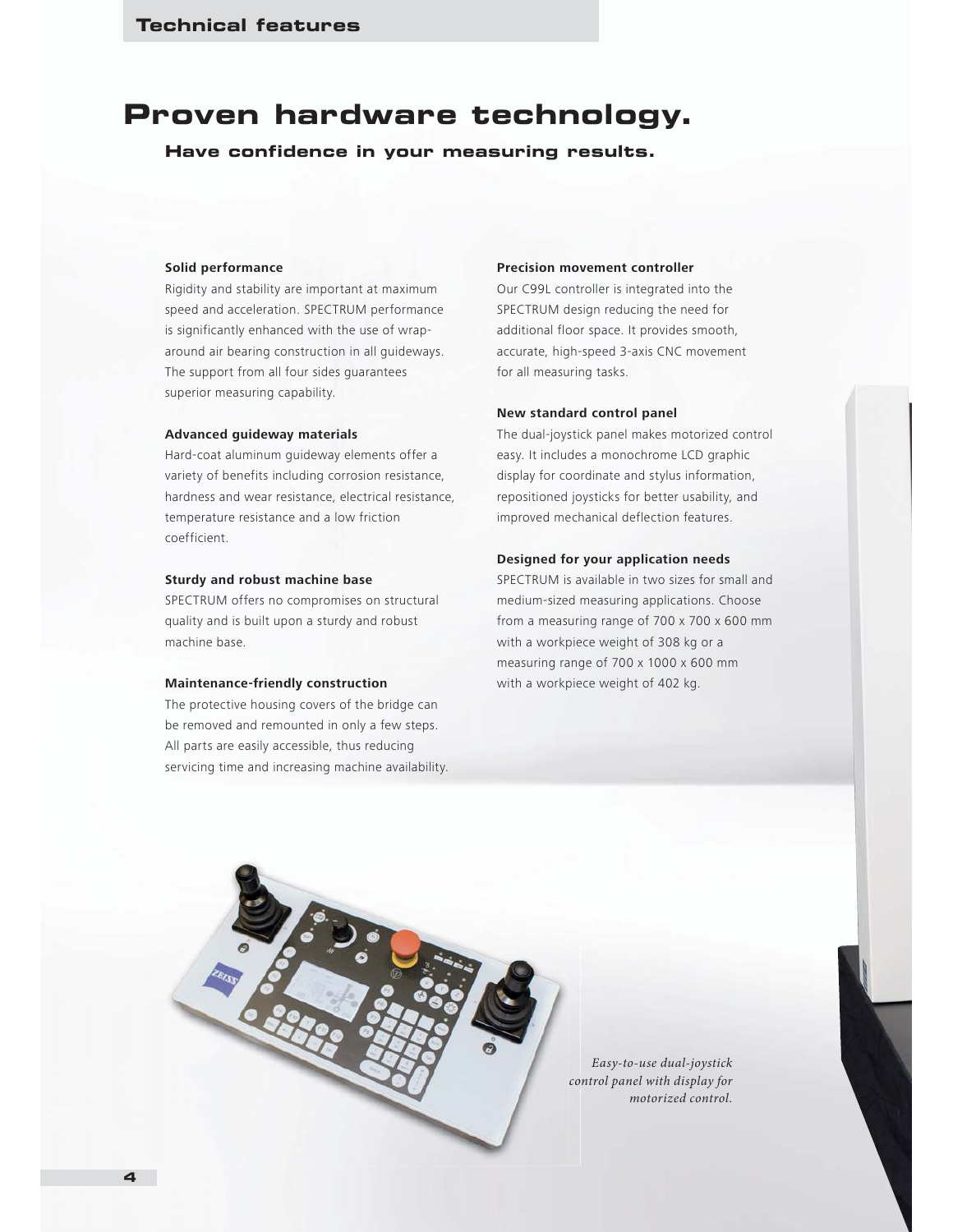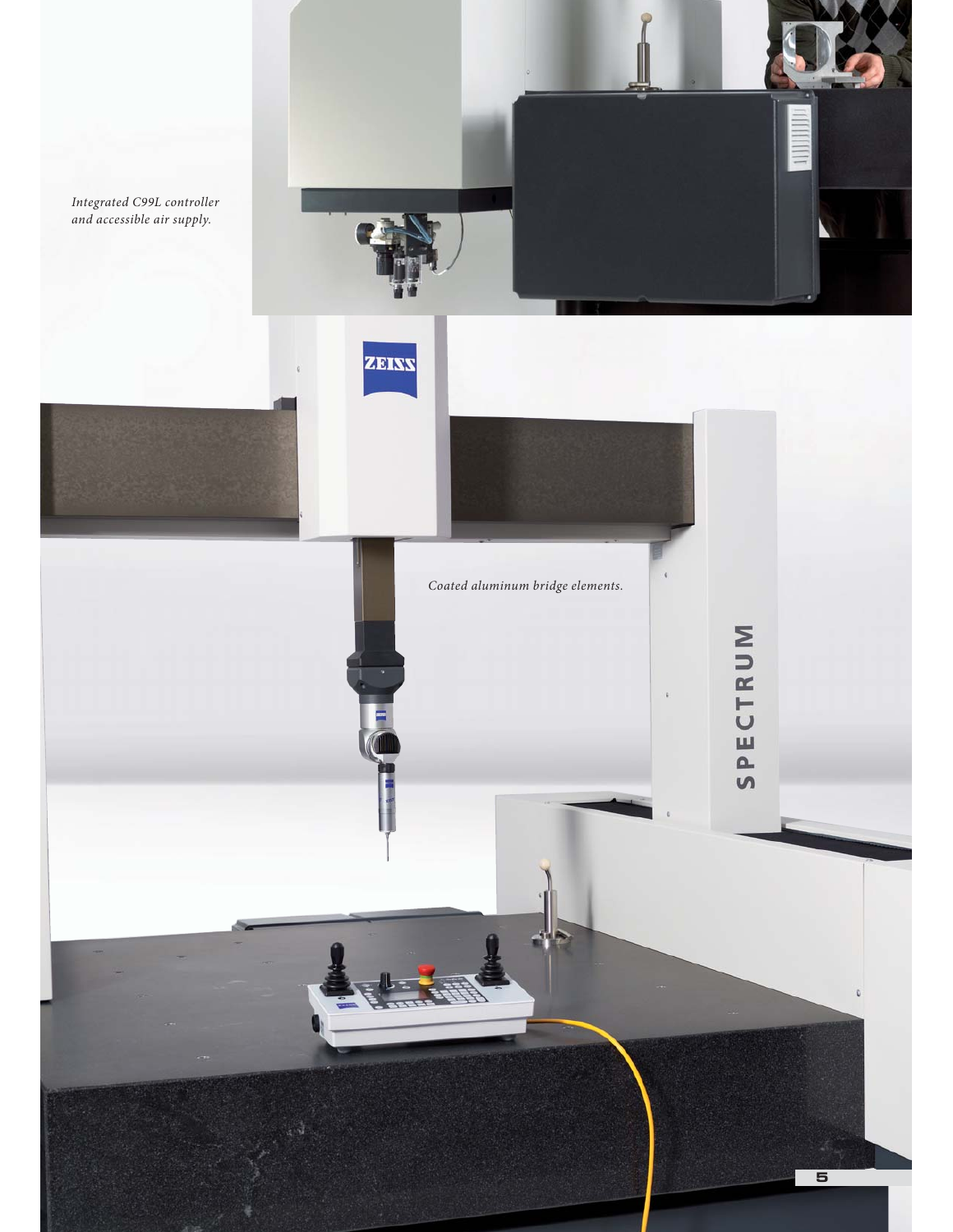# **Sensor systems**

**6**



*SPECTRUM can be configured with the ZEISS RDS-C5 articulating probe holder that offers 5,184 angular position for the Carl Zeiss XDT multipoint sensor and the Renishaw TP20.* 

*It can also be configured with the XDT directly for general prismatic applications.*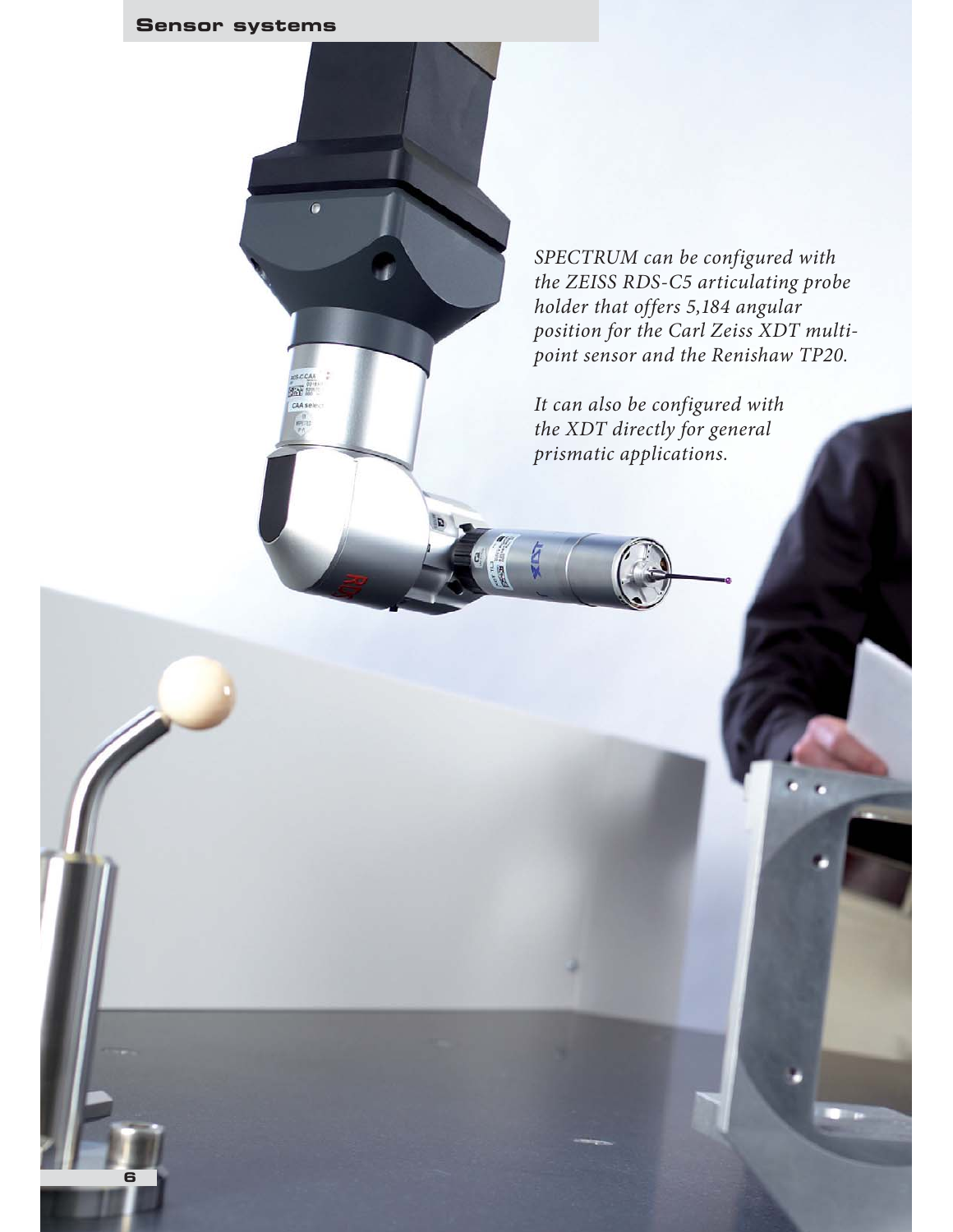# **Configure with articulating or direct.**

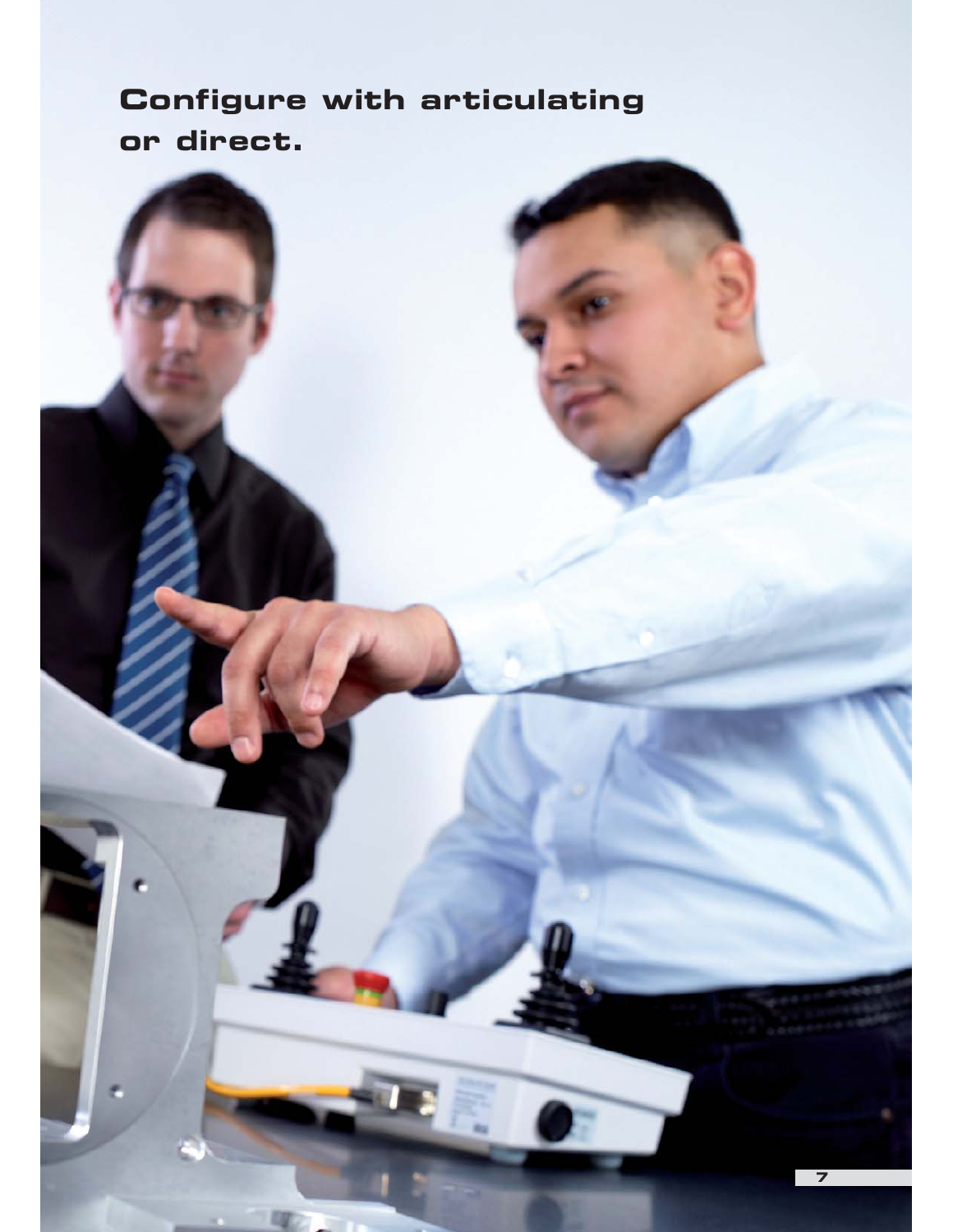# **CALYPSO.**

**The easy way to create part programs.**

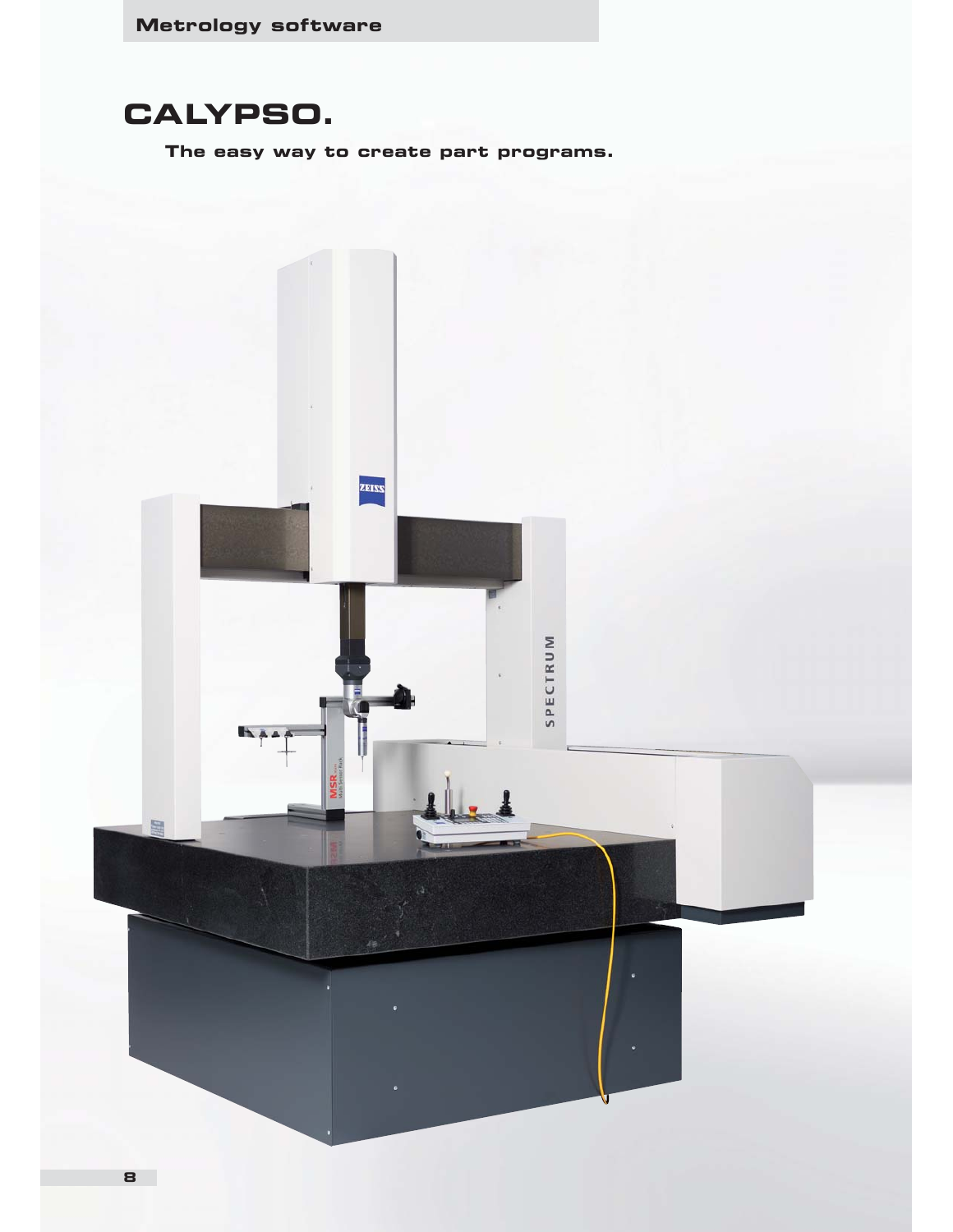# **CALYPSO**

# **Revolutionary CAD-based software.**

Imagine measuring software that returns exactly the information you want within the shortest possible time; measuring software whose results can be understood by everyone involved in the manufacturing process; measuring software that frees you from time-consuming, routine activities. You select the tolerances from the drawing or the CAD model according to the requirements of the workpiece. You define the measuring elements to be evaluated. The integrated assistant helps you select the necessary references and, before you know it, your measuring plan is ready.

This method of creating and maintaining measuring plans – Visual Metrology – is the basis of CALYPSO. The advantages are at your finger tips: create a measuring plan without programming a single line! No time-consuming, structural programming. No difficult code or text editing. Concentrate on what's really important– the actual measuring task.



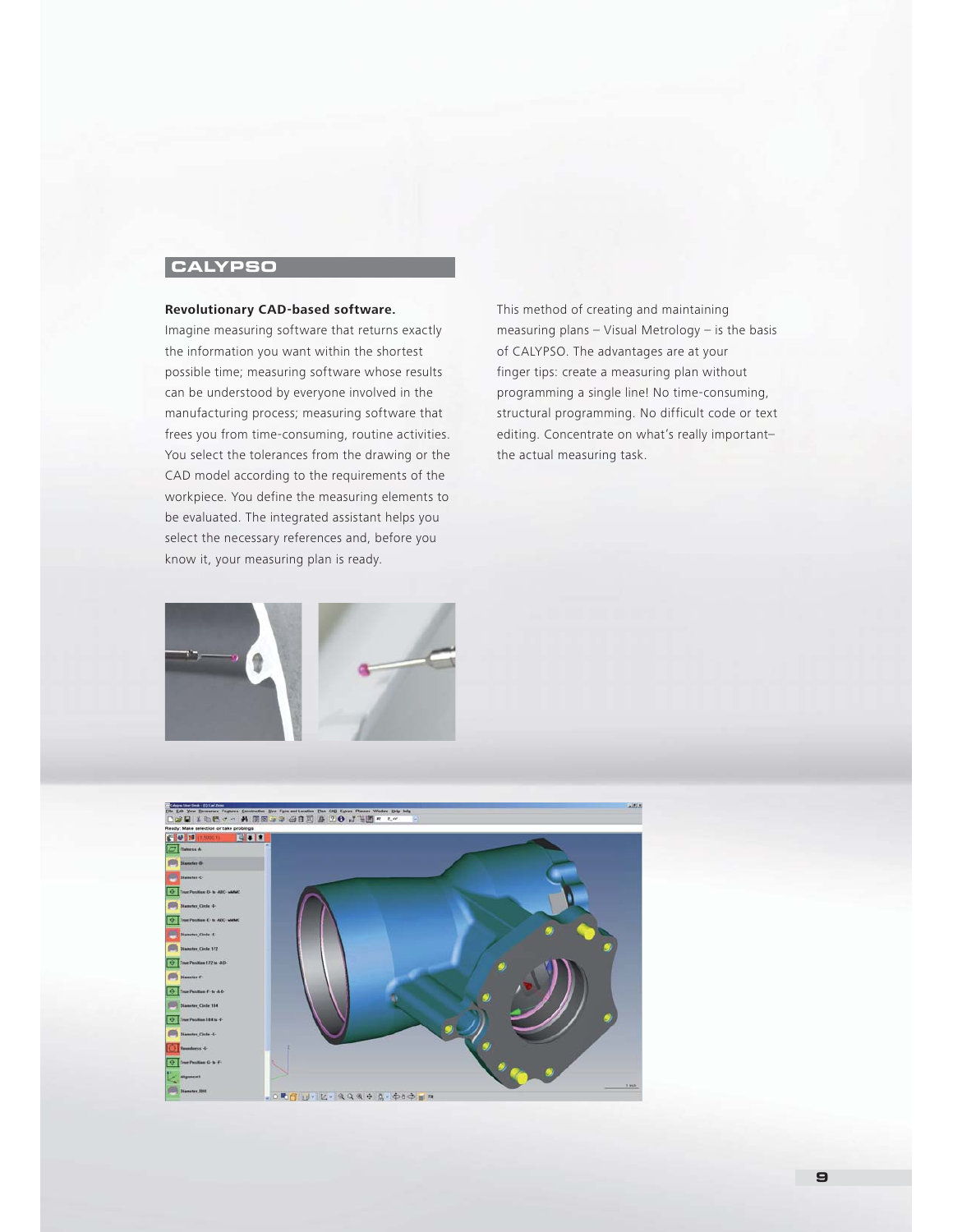# **Properties and performance data**

# **System description**

| <b>Design</b>         |            |                            | Bridge-type CMM with stationary machine table and lateral bridge drive |
|-----------------------|------------|----------------------------|------------------------------------------------------------------------|
| <b>Operating mode</b> |            | Motorized / CNC            |                                                                        |
| Sensor mount          |            | Fixed / RDS / Renishaw     |                                                                        |
| Software              |            | CALYPSO metrology software |                                                                        |
| <b>Dynamics</b>       |            |                            |                                                                        |
| <b>Travel speed</b>   | Motorized: | Axes:                      | 0 to 70 mm/s                                                           |
|                       | CNC:       | X axis:                    |                                                                        |
|                       |            | Y axis:                    | max. 200 mm/s                                                          |
|                       |            | Z axis:                    |                                                                        |
|                       |            | Vector:                    | max. 346 mm/s                                                          |
| <b>Acceleration</b>   |            | Axes:                      | max. 500 mm/s <sup>2</sup>                                             |
|                       |            | Vector:                    | max. 866 mm/s <sup>2</sup>                                             |

# **Sensors and speed**

**OHA** 

**RDS** XDT multi-point contact sensor direct or dynamic RDS-C5 articulating unit with XDT or TP20.

RDS-C5 lateral swivel axis provides advantages over articulating joints with front-to-back and lateral tilt axis; front-to-back and lateral tilt range of ±180°, large measuring range, rotation increments of 5°, CAA correction for automatic calibration of all 5,184 angular positions for contact sensors.

XDT (TL3 module) allows stylus length = 30-150 mm; max. extension = 100 mm; max. stylus weight = 15 g; min. stylus tip diameter = 0.3 mm. See Renishaw sensor specifications for max. probe weight and extension lengths.

| Length measuring error $2$ )<br>MPE complies with<br>DIN EN ISO 10360-2:2001 | for <b>E</b> in $\mu$ m <b>XDT:</b>   2.1 + L/250 |             | <b>TP20:</b> $ 2.4 + \frac{1}{250}$ |
|------------------------------------------------------------------------------|---------------------------------------------------|-------------|-------------------------------------|
| Probing error<br>MPE complies with<br>DIN EN ISO 10360-2:2001                | for <b>P</b> in $\mu$ m <b>XDT:</b> 2.1           | TP20: $2.6$ |                                     |

| <b>Technical features</b> |                                                                                                                    |  |  |  |  |
|---------------------------|--------------------------------------------------------------------------------------------------------------------|--|--|--|--|
| Length measuring system   | Reflected light length measuring system, photoelectric 0.2 um resolution                                           |  |  |  |  |
| <b>Special features</b>   | Aluminum crossbeam and spindle. Pneumatically counterbalanced Z axis. Preloaded high-performance air bearings with |  |  |  |  |
|                           | wrap-around guideways in all axes. Passive anti-vibration system.                                                  |  |  |  |  |
| <b>Drives</b>             | High-performance servo drives. Electronic monitoring of position control in all axes.                              |  |  |  |  |
| Control                   | Type: ZEISS C99L (CNC 3-axis vectorial control) Cooling system: Integrated Fan                                     |  |  |  |  |
| <b>Accessories</b>        | Standard control panel: 2 joysticks with progressive characteristics for manual control.                           |  |  |  |  |

| <b>Ambient requirements</b> 3)       |              |                  |  |
|--------------------------------------|--------------|------------------|--|
| <b>Relative humidity</b>             | 40 % to 60 % |                  |  |
| Measuring reference temperature from |              | 18°C to 22°C $4$ |  |
| <b>Temperature fluctuations</b>      | Per day:     | $1.5$ K/d        |  |
|                                      | Per hour:    | 1.0 K/h          |  |
|                                      | Spatial:     | $1.0$ K/m        |  |
|                                      |              |                  |  |

| Requirements for operational readiness |                                                                                           |  |  |  |  |
|----------------------------------------|-------------------------------------------------------------------------------------------|--|--|--|--|
| Ambient temperature                    | +17 to +35°C                                                                              |  |  |  |  |
| <b>Power rating</b>                    | 100-240 V VAC ~ (+10%, -15%); 50-60 Hz (±3.5%), Power consumption: max. 600 VA            |  |  |  |  |
| Compressed air supply                  | Supply pressure 6 - 10 bar, pre-cleaned. Maximum consumption: 25 I/min at 5 bar pressure. |  |  |  |  |
|                                        | Air quality according to ISO 8573 part 1: class 4                                         |  |  |  |  |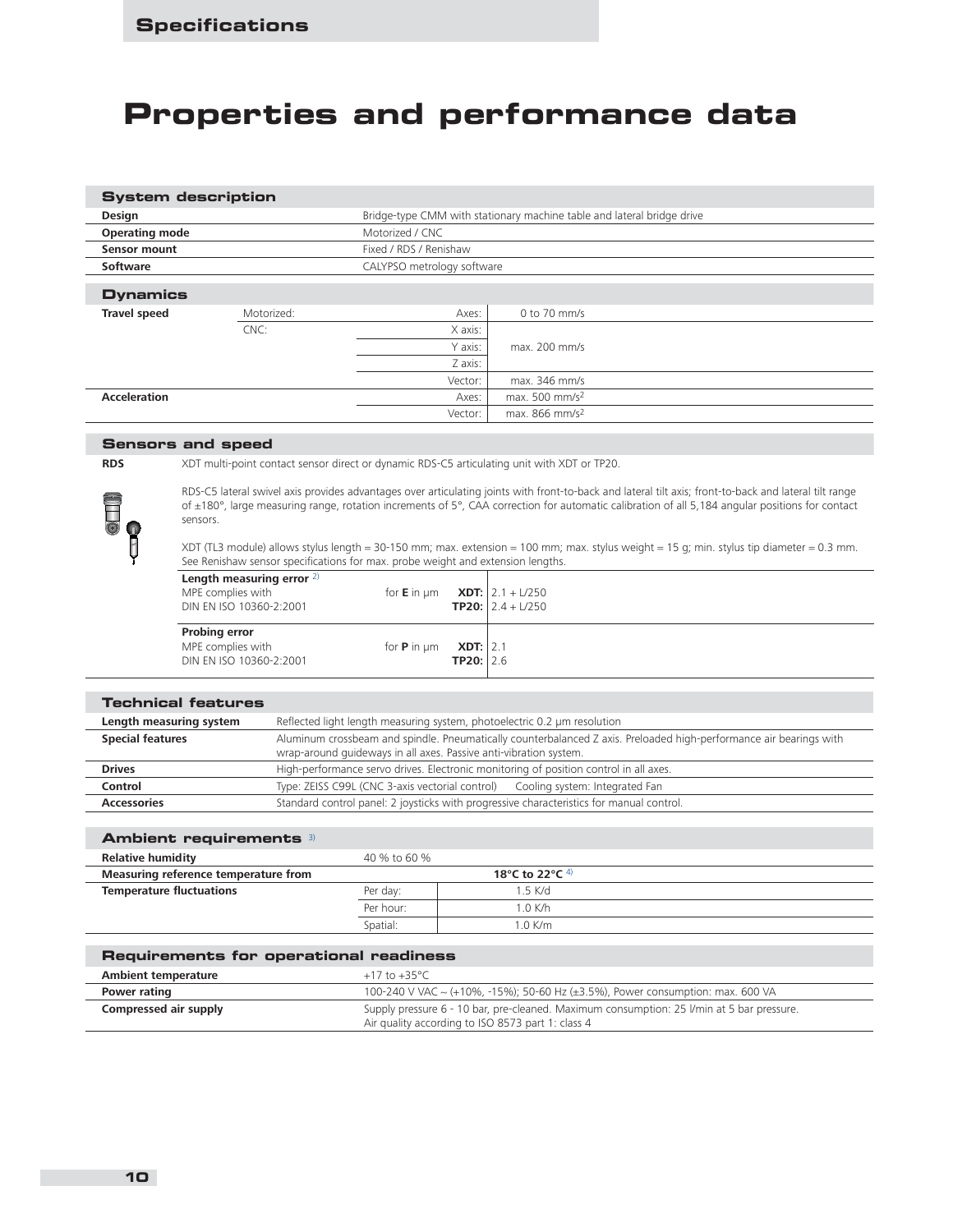|                                                                                                                                                    |        |                               |        | د         | <b>Dimensions in mm</b> |       |        |                            |                |           |           |                |        |        |                |
|----------------------------------------------------------------------------------------------------------------------------------------------------|--------|-------------------------------|--------|-----------|-------------------------|-------|--------|----------------------------|----------------|-----------|-----------|----------------|--------|--------|----------------|
| weigl<br>ה<br>$\overline{5}$<br><b>Measuring</b><br>÷<br>ĉ<br>range in mm<br>Έ<br>ш<br>hteie<br>kg<br><b>CMM</b><br>O<br>achine<br>8<br>sizes<br>ω |        | Machine<br>overall dimensions |        |           | Working area            |       |        | $\geq$<br>Assembl<br>space | Table          | Transport |           |                |        |        |                |
|                                                                                                                                                    | X axis | Y axis                        | Z axis | š<br>Max. | Σ                       | Width | Length | Height                     | Width          | Length    | Height    | Height         | Height | Height | Height         |
|                                                                                                                                                    | X      | Y                             | Z      |           |                         | W     |        | H                          | $\overline{A}$ | B         | $\subset$ | C <sub>1</sub> | TH     | T1     | T <sub>2</sub> |
| 7/7/6                                                                                                                                              | 700    | 700                           | 600    | 308       | 1180                    | 1430  | 1560   | 2800                       | 930            | 1041      | 725       | 845            | 850    | 2200   | 1600           |
| 7/10/6                                                                                                                                             | 700    | 1000                          | 600    | 402       | 1430                    | 1430  | 1860   | 2800                       | 930            | 346       | 725       | 845            | 850    | 2200   | 1600           |





**Regulations** SPECTRUM is designed and built to EC machine directive 2006/42/EC and EMC directive 2004/108/EEC.

**DIN EN ISO 9001**

**Disposal** CZ products and packaging returned to us are disposed of in accordance with applicable legal provisions.

1) Acceptance test with a stylus length of 25 mm and sphere diameter of 8 mm.

2) Measuring length L in mm.

3) To ensure specified accuracies.

4) At a measuring lab temperature that has remained constant for 48 hours.

Notes: Given dimensions and weights are approximate values. Subject to change. Dimensioning based on DIN 4000-167:2009. Measuring range in Z and working area height C may vary depending upon probe configuration.